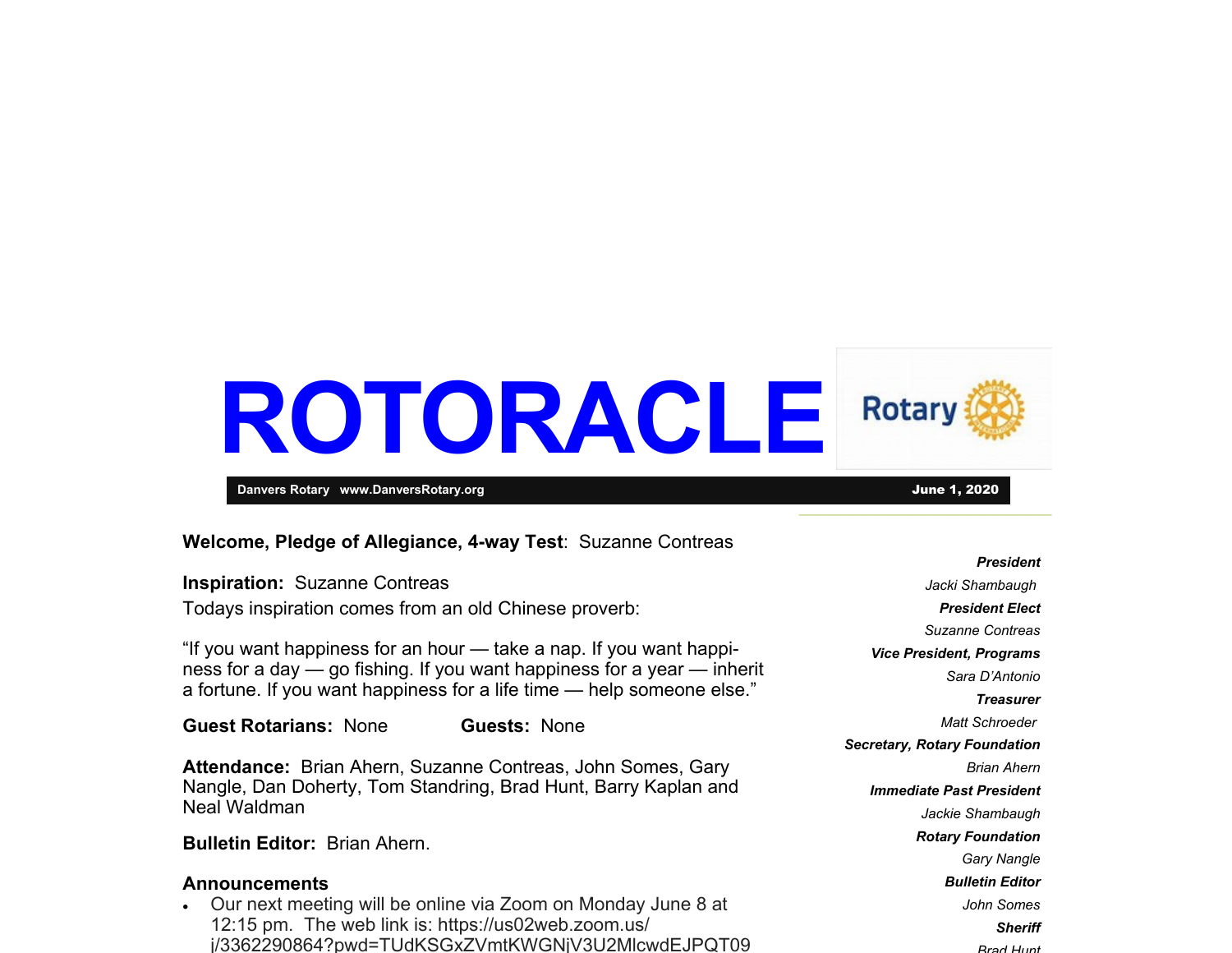- j de la constantin de la constantin de la constantin de la constantin de la constantin de la constantin de la with a password of 999999
- . We have 12 yard signs thanking essential workers remaining for sale. Signs are \$20 each and the \$10 profit goes towards buying meals for local essential workers. Contact Jackie or Sara if you need signs. We plan to deliver several more meals in the coming weeks.
- $\bullet$  Snack Boxes for community support organizations: Jackie and Sara have delivered over a dozen snack bundles to local organizations, with more to come. We have delivered snack boxes to:

| Danvers Post Office (2) Danvers Fire Department (2) |                                    | Cataldo Ambulance                  |
|-----------------------------------------------------|------------------------------------|------------------------------------|
| Danvers Police Department                           | Danvers Hardware                   | Salem Five                         |
| Danvers Fresh Market                                | <b>Merchants</b>                   | <b>Danvers Community Access TV</b> |
| North Shore Bank                                    | <b>High Street Service Station</b> | more to come!                      |

- $\bullet$  Barry Kaplan has finalized the design for face masks with our club logo and they should be delivered in the next two weeks. More information about purchasing these will come in the following weeks.
- $\bullet$  The Vice-President role remains open. All current Board members are considered eligible for this position. Please consider this role with a July 1 start date!
- . We have one open Board of Director position open. Feel free to volunteer or 'suggest' someone to fill this vacancy.
- . Suzanne will be planning her installation party at our new Endicott Park Pavilion some time this summer, once Covid impacts are settled.

 *Hunt Board Member, Brad Hunt Board Member, Shelley Silverman Board Member, Rick Gilmore Board Member, Ted Speliotis Board Member, Open* 

*Brad*

**Club Meetings Virtual** Zoom Meeting Until Further Notice:



**Service Above Self**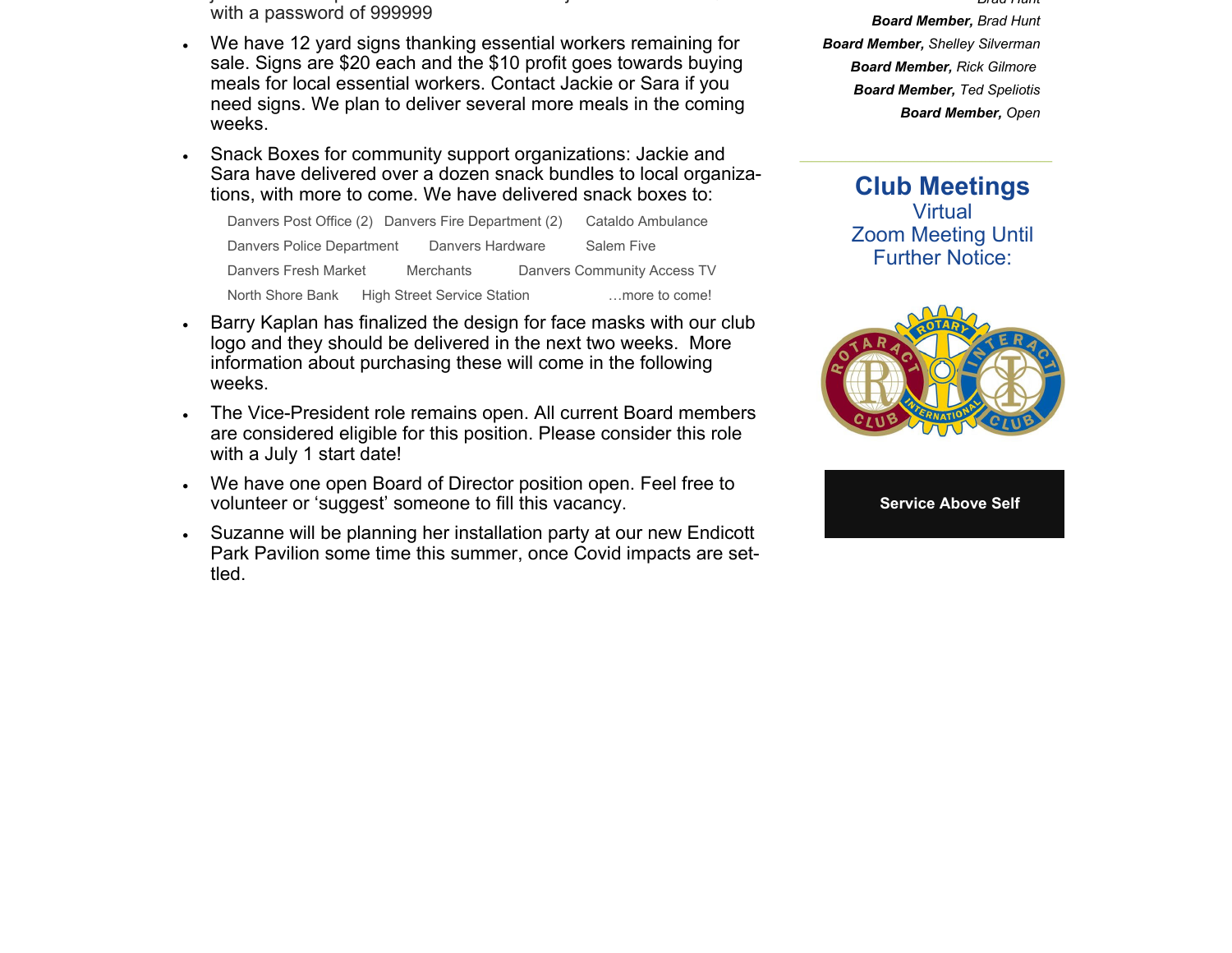#### **GUEST SPEAKER:** None this week

**PROGRAM**: None this week

#### **SCHOLARSHIPS:**

MaryBeth and Shelly reviewed 18 scholarship applications from some very deserving students from Danvers High School, Pingree and St. John's Prep. In their words, "All of the applicants were 'scholarship worthy!' It was a joy to review all of them. '

Four \$1,000 scholarships in the name of Danvers Rotary club were awarded to (all from DHS): Elodie Poussard, Tom Walfield, Julia Ryan and Erin Lally.

The Ralph Ardiff Memorial Scholarship of \$1,000 goes to the valedictorian of DHS. This year's deserving winner is Nikki Lam.

Congratulations to all of the students. Checks will be mailed after June 15 as per DHS request.

## **KUDOS:**

Note to Brad Hunt from Greg Dolan, Executive Director of Danvers Community Access TV regarding recently received snack box delivery:

"Hey Brad, hope everything is going well. I just wanted to reach out because I know you're involved with Rotary and we got <sup>a</sup> really nice thank you basket with snacks from them today. Could you extend our thanks to the club? — i i ll h Ɵit h i t d!



**Danvers Community YMCA 34 Pickering Street, Danvers www.DanversYMCA.org 978-774-2055** 

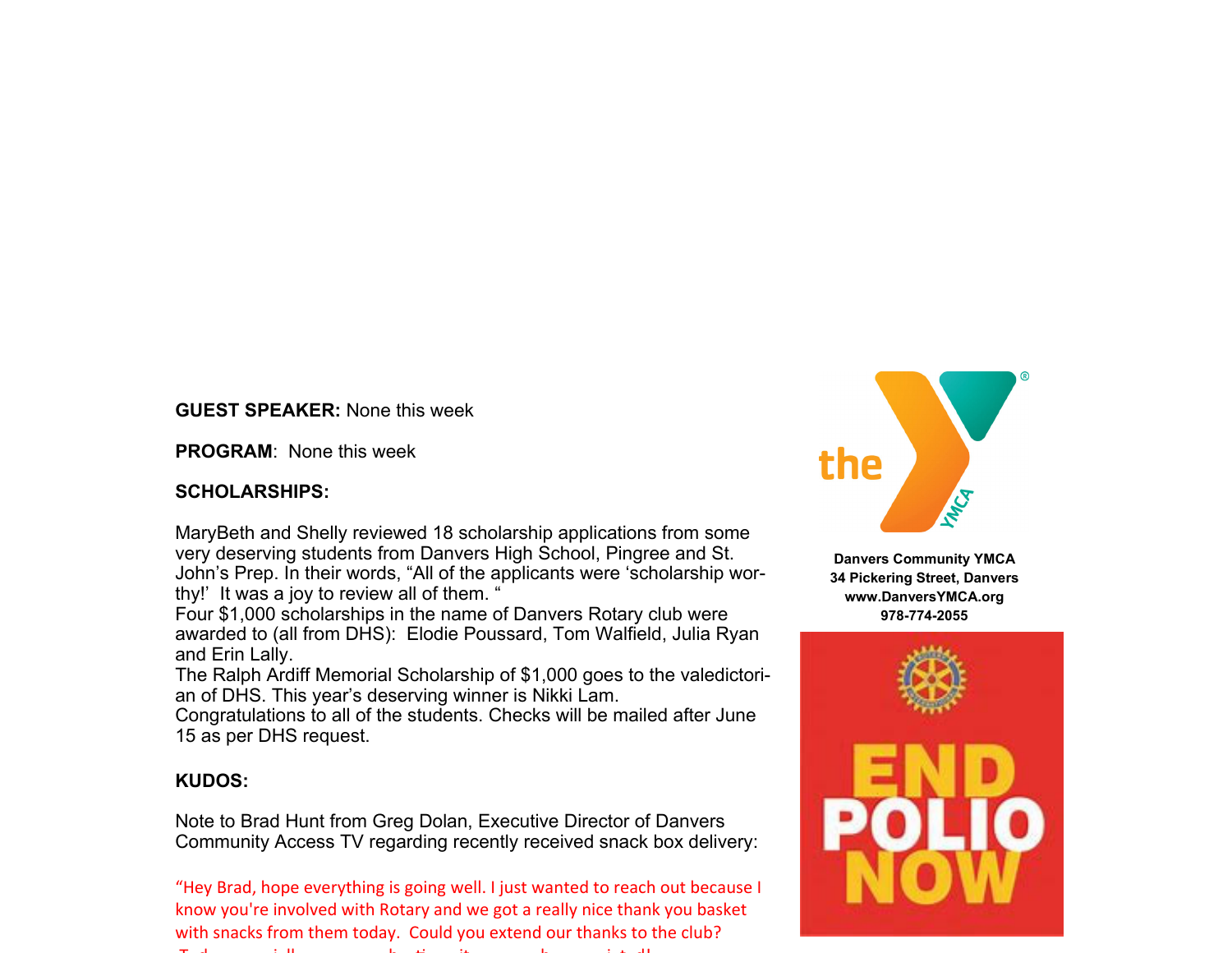Today especially was super hecƟ<sup>c</sup> so it was much appreciated! Hopefully we'll all get on the other side of this soon and I can take the club up on their <sup>o</sup>ffer to speak at <sup>a</sup> lunch."

### **OTHER INFORMATION AND LINKS:**

 $\bullet$  Danvers' Food pantry is not accepting food donations at this time. They prefer cash or gift cards to local grocery establishments. See their web site for specific information and how to donate

https://www.danverscommunitycouncil.com/danvers-people-to-peoplefood‐pantry

 $\bullet$  Donate a Lunch... To support individuals and families deal with hunger and food shortages as a result of Covid 19, Danvers Rotary is collecting funds to purchase gift cards for the People to People food and provide much needed resources to essential health care providers in our neighborhood. A \$20 donation will buy much needed groceries for families in need or 4 meals for health care workers dedicated to keeping our loved ones safe. Anyone can donate. Send this link to your friends and family! https://www.danversrotary.org/donatealunch

**GET INVOLVED** 

#### The Finer Image PhotoLab & Studio

#### Printing

Scanning to digital from film and prints Restoration of damaged photos Photo books designed and printed Posters for decor and advertising

#### Video Services

Transfer VHS, DV tapes to DVD and MP3 Edit video clips from iPhone files Duplicate DVDs

#### **Studio Services**

Portraits for Business and Families Event Photography Product Photography Ad design Video Interviews for PR, Web

978-777-4686  $\alpha$ r email tfiphoto@aol.com



Www,oceanemployeebenefits.com 10 Prince Place, Suite 104 Newburyport MA 01950

Medical, Dental, Life, Disability, Accident, Voluntary, Domestic & International Programs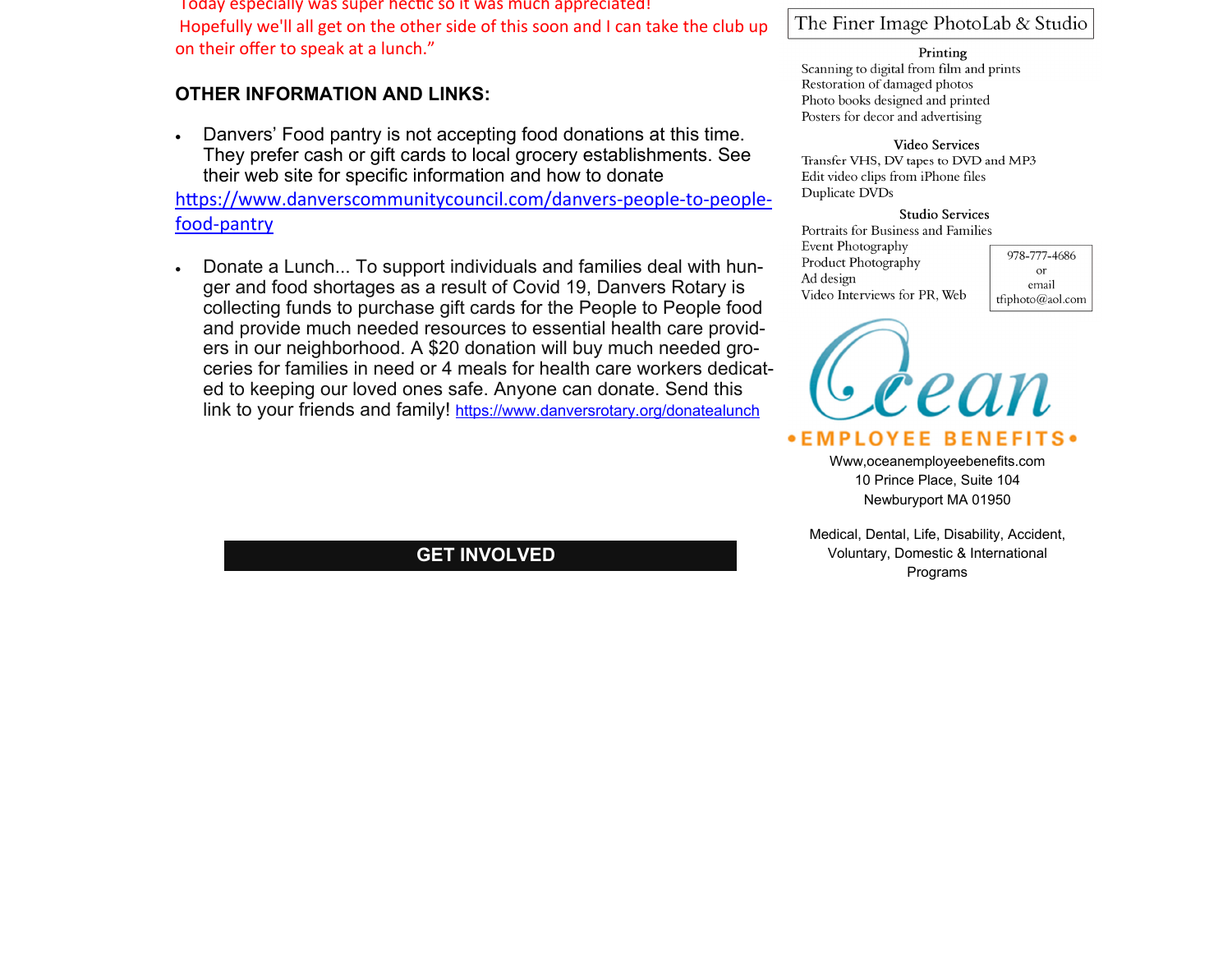# **Rotary Members**

**Brian Ahern Ralph Ardiff Jen Breaker Suzanne Contreas Sarah D'Antonio Judy DeLorenzo Larry DeLorenzo Barbara Dempsey Daniel Doherty Sean Driscoll Christina Frost Rick Gilmore Karen Halloran Brad Hunt Jim Jezowski** 

## **Alden Goodnow 1924-2020 Rest in Peace**

We are so sad to report that our dear friend and Rotarian for 55 years passed away this month. Alden was an amazing, accomplished and humble person. The following obituary in the Salem News gives a nice overview of his long and rewarding 95-year life.

https://danvers.wickedlocal.com/news/20181003/danvers-wwii-vet-alden-goodnowhonored-at-fenway-park

Alden was honored on September 15, 2019 at Fenway Park in their "Hats off to Heroes" ceremony. Shown below with Lois, his bride of 68 years and on the scoreboard that festive day! We will surely miss him.

Danvers Rotary will be commissioning a granite bench in his honor to be installed in a local park. We will publish the details once confirmed.

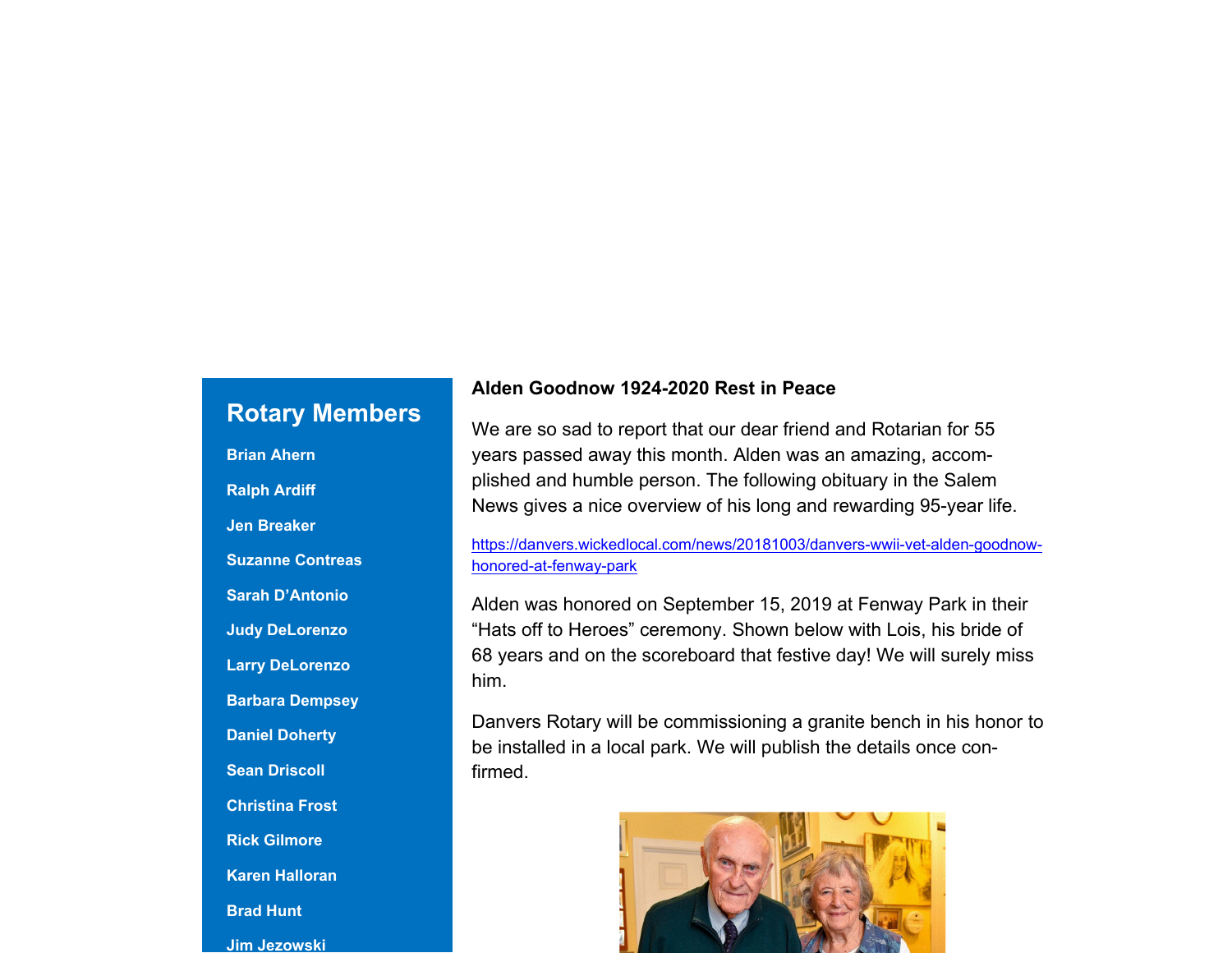**Barry Kaplan Becky Kilborn Kimberly LaBonte-Kay William Lee Lenny Mercier Gary Nangle Mary Beth O'Connell Jackie Shambaugh Matthew Schroeder Shelley Silverman Annelie Sirois John Somes Ted Speliotis Thomas Standring Neal Waldman** 



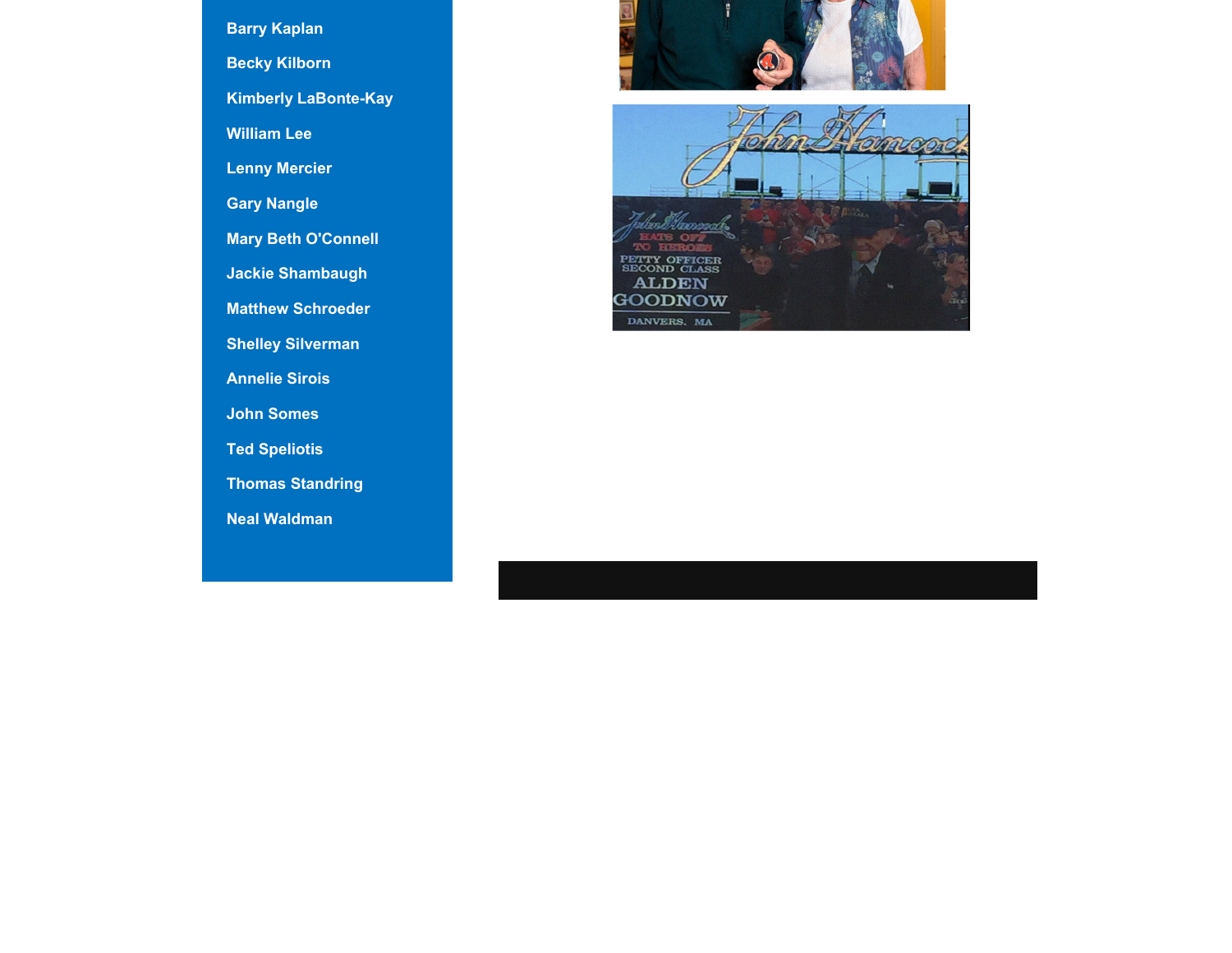**Raffle:** No raffle today.

**BREAD:** No Bread Today

**Sheriffs Report:** No collection due to virtual meeting

**Fun-vitiation!** 

We received an invitation to participate in Barry Kaplan's sister's Rotary Bingo night. Here is the information:

Virtual Bingo Game July 9, 7 pm - 8 pm -Carried via Zoom to benefit Gift of Life International, the program to heal children's heart defects through surgeries around the world. Cost \$25/card, no limit to cards and you print them at home from emails Prizes of \$25 Amazon gift cards to winners in the covers to be announced (diagonal, edges, etc)

Contact Barry Kaplan to play 978-821-2175, or bskap@comcast.net

We played last week with guests from NY to Los Angeles and won twice - all luck and plenty of fun. Limited number of players per session due to screen space. For info about GOLI, visit https://www.giftoflifeinternational.org/

# **Contact Us**

Rotary Club of Danvers

PO Box 14

Danvers MA 01923

rotaryclubofdanvers@gmail.com



## **ADVERTISEMENT—Support The Club**